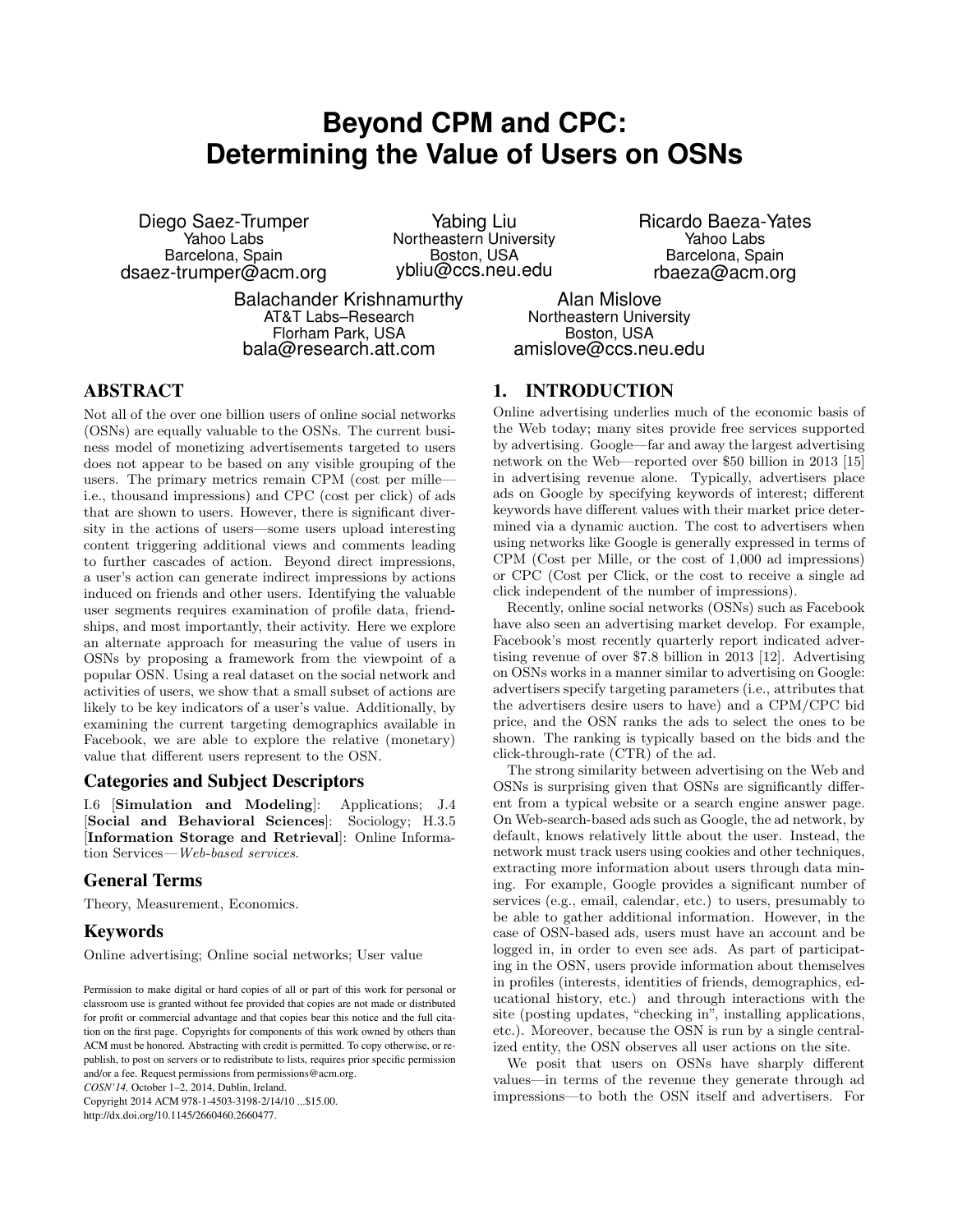example, influential users often have many friends, post significant amounts of content, and have their posts forwarded to many others; these users are likely to be more valuable than the average user. Such users are likely to bring more value to the OSN itself (as they afford more advertising opportunities) and to advertisers as well (as their activities offer more opportunities for the advertiser's message to be spread). However, little work has gone into studying how the value of users in OSNs varies, and determining the extent to which users' value contributions can be extracted, quantified, and presented to advertisers. Moreover, no one has come up with a framework for assigning different values to individual users; the focus is typically on aggregate user values.

We explore an alternate approach for measuring the value of users in OSNs such as Facebook via a framework for estimating their relative value. We do so from the perspective of the OSN operator, who both runs the advertising network and the OSN site. However, our analysis is constrained by the (very) limited visibility we have into the OSN's revenue (i.e., we are typically unable to know how many ad impressions each user receives, or how often they click on ads). Thus, we rely on the data available to us to parametrize our model, with the knowledge that the OSN operator likely has significantly better data available; this more accurate data could be used to further refine our model and the resulting predictions. It is worth noting that our goal is not to validate a specific model, but rather to propose a potential model and explore its feasibility given the limited data available to external observers.

We examine the wealth of information that the OSN operator receives about user activity on their site and present a methodology for reasoning about how different user actions correspond to revenue. We argue that a user's value can be divided into direct impressions (advertising opportunities that a user provides by browsing OSN site pages) and indirect impressions (advertising opportunities that a user provides by enticing others to browse OSN site pages). Indirect impressions can *cascade* via the network, where a user's actions ultimately cause other users to visit the OSN. For example, after one user uploads a photo, this action may cause her friends to log in to the OSN and view it (potentially causing more users to log in, etc.).

Having a proper understanding of the economic value of different users benefits both the OSN and advertisers. OSNs can enable targeting of such "more valuable" users, increasing revenues and making their advertising platform more attractive to advertisers. Additionally, uncovering the value of users will also benefit the users themselves, as they become aware of their relative value. In other types of networks, understanding which nodes are most central has proven quite valuable. For example, on the AS-level Internet topology, the peerings and traffic details of Internet Exchange Points (IXPs) were not widely known until recently [3]. It was revealed that each of largest European IXPs handles on a daily basis as much traffic as some of the global Tier-1 ISPs and supports a peering fabric that consists of more peering links than were previously believed to exist Internet-wide [32]. Locating high value users may likewise uncover a different microcosm in the OSN.

We explore our framework by leveraging a detailed data set from Facebook covering 90,269 users in the New Orleans metropolitan area [29]. We estimate the number of impressions attributable to users via activity, and show that users from our data set are likely to have sharply different values. We also show that our model can be extended to represent the user value in monetary terms beyond just the number of advertising impressions. We collect data from the Facebook Ads platform for each of the New Orleans users who have filled in basic demographic information, and use this as a basis for estimating revenue per user.

# 2. BACKGROUND

We now provide background on OSN advertising and cover work related to this study.

Facebook's Advertising Model. To study current advertising models in OSNs, we focus on Facebook, as it is the largest and most mature OSN. Facebook offers targeting parameters—such as location, gender, interests—and advertisers pay either per click or per impression for users who match the advertiser's specified targeting parameters. Although the parameters are quite detailed in terms of different demographics and interests, they currently do not relate directly to the target user's popularity or level of activity within the OSN (e.g., there is generally no mechanism for directly targeting "users who are influential").

The CPM and CPC ad prices are set through an auction, where each advertiser bids the maximum that she is willing to pay for impressions or clicks. Facebook selects the "best" ads to present to the user; while the ad selection algorithms are secret, the OSNs presumably use the highest bids in the case of CPM, or the highest expected revenues in the case of CPC (similar to the popular approach used in sponsored search advertisement auctions [17]). Thus, targeting parameters that are popular with advertisers are expected to have higher winning auction prices.

Information Diffusion. Much work has studied "influential" users in social networks; but deciding where to "seed" ads to reach the biggest possible audience remains a challenge. Social contagion has been studied from different angles: finding the set of users that maximize the probability of spreading [11], discovering topical authorities [31] or identifying trendsetters  $[26]$ . Other roles in the diffusion process include promoters [7], early adopters and imitators [5].

Beyond social contagion, cascading behavior is common in OSNs [9], and although the user's popularity does not necessarily create cascades [10], being popular is essential for direct influence [4] (popular users broadcast to a broader audience). Moreover, if we consider that cascades tend to be wider than deeper [25], the size of a user's audience (i.e., node in-degree) is key to estimating their value.

Auction mechanisms. Online advertising has been extensively studied due to its popularity and data availability [16, 30]. Researchers have studied the properties of advertisers [19, 23], and techniques for online advertisers to maximize their revenue [24]. Barford et al. [6] studied the features, mechanisms and dynamics of display advertising on the Web, demonstrating that a user's profile (i.e., browser and cookies) can have a significant impact on which ads are shown. Moreover, they demonstrated that the specific types of ads delivered generally correspond with the details of user profiles. Our work is complementary to these, as we focus on differentiating between more- and less-valuable users, rather than ad auctions or targeting. Beyond CPC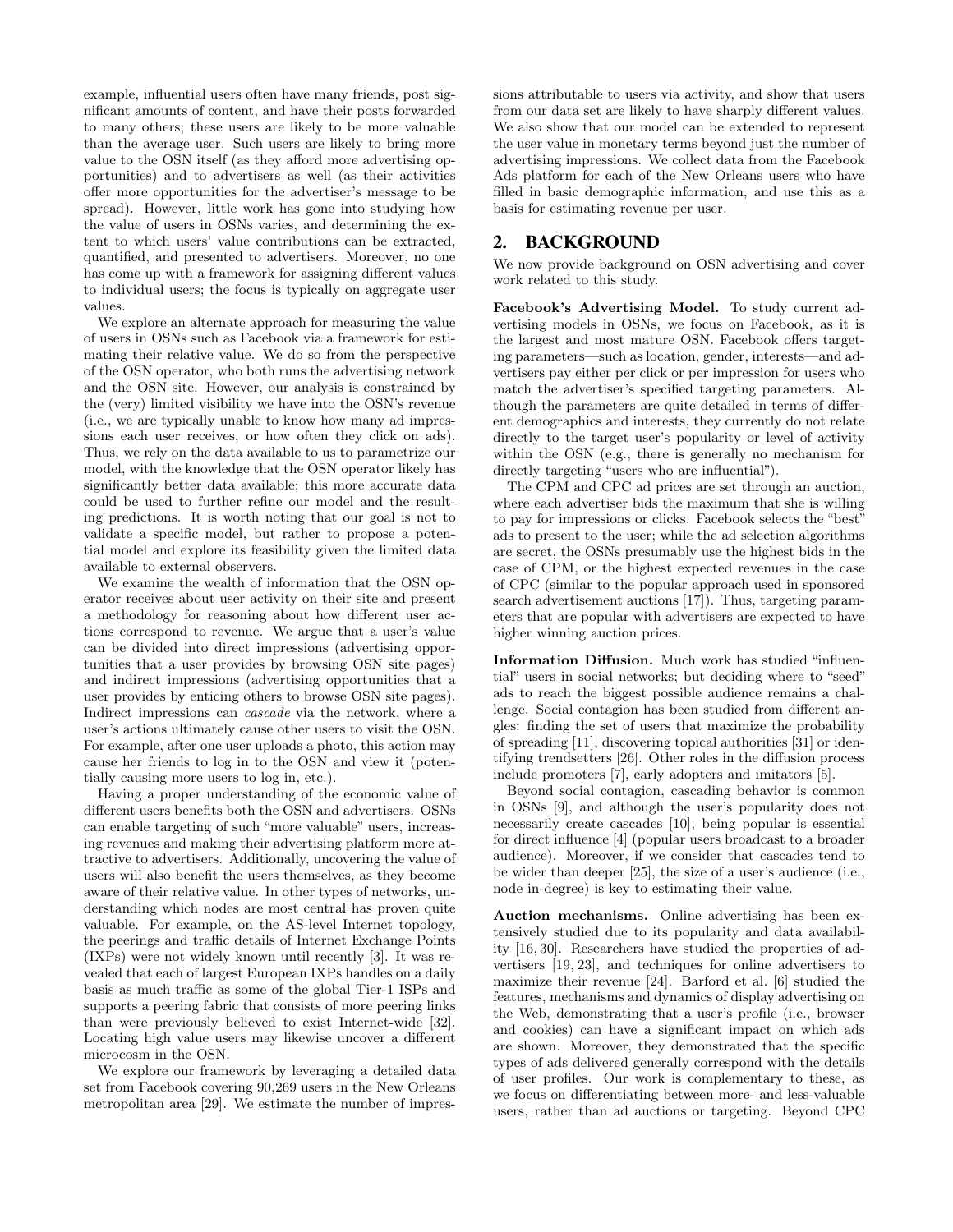and CPM [21, 22], there are other proposed pricing models [13, 14] that combine both (called impression-plus-click pricing). Other work has explored predicting the number of clicks—effectively, the CTR—for new ads  $[2, 18]$ .

# 3. USER VALUE FRAMEWORK

Each page on the OSN that the user visits gives an opportunity to the OSN provider to show advertisements. As discussed above, the value of a user in an OSN is directly proportional to the number of advertising impressions and clicks that the user generates by their actions. The actions may be visible (such as uploading content or commenting on a friend's content) or invisible (such as visiting a friend's profile or browsing a friend's photos without commenting).

We call the advertisements shown directly to the user *direct impressions*. Thus, users who browse the OSN frequently are likely to generate many direct impressions. When a user perform actions that have effects visible to others in the OSN, the user has the potential to also generate *indirect impressions*. For example, a user commenting on a friend's photo may trigger other users to return to the OSN (thereby generating additional, indirect impressions). Thus, when more people browse the OSN as a result of one user's action, more impressions can be attributed to the action.

We argue that different user actions are likely to generate different numbers of impressions. The "place" where the action has been done (e.g., in the user's profile, friends' profiles, or on group/community pages) can result in generating different numbers of impressions.

Below, we propose a potential framework that considers all these factors and uses them to compute a user's value (in terms of the advertising revenue of the OSN that can be attributed to the user). First, we analyze why different actions produce different numbers of indirect impressions and how external observers or the OSN provider can measure this. Next, we show how users' characteristics and the places where they perform their actions affect their value. Finally, we propose a comprehensive methodology for computing users' values that can be applied to many OSNs.

#### 3.1 The Value of Actions

Consider an OSN where the most common action is to browse photos of friends, but articles posted by friends are rarely read. In such an OSN, when a user uploads a photo, the user is generating more indirect impressions than by posting an article. The value of an action is thus related to the new actions triggered.

The primary challenge in measuring the value of actions is that many of the impressions cannot be directly observed; only the OSN knows when they occur and few OSNs provide visibility into how often other users browse content. An external observer, however, can estimate invisible actions, for example, by considering visible actions as a proxy for invisible actions [33]. Another option is to extrapolate this information from previous studies that have access to (private) invisible actions and show that most user activities on OSNs consist of visiting friend profiles and photos. We take this approach and use two studies [8,28] that examined user's actions on popular OSNs. Each of these studies relied on clickstream data (e.g., records of requests to the OSN) in order to study how users spend their time in OSNs. Table 1 shows activity distribution of a large number of users in three different OSNs in these two studies. Although the

| Facebook |         | Orkut           |       | Hi5      |       |
|----------|---------|-----------------|-------|----------|-------|
| Category | Share   | Category        | Share | Category | Share |
| Home     | $35\%$  | Profile.Friends | 41\%  | Photos   | 45%   |
| Profile  | $16\%$  | Photos          | 31\%  | Profile  | 20%   |
| Photos   | $16\%$  | Scrapbook       | 20%   | Home     | 13%   |
| Friends  | $4.7\%$ | Other           | 3%    | Friends  | 13%   |
| Groups   | $3\%$   | Communities     | $1\%$ | Groups   | $1\%$ |

Table 1: Comparison of popular user activities across three OSN sites [8, 28].

actual distribution of user activities may vary with the OSN, we show in Section 4 that small variations in action value assignment are not likely to dramatically impact the final user value.

#### 3.2 Users Characteristics and Interactions

We next consider the information that external observers can collect to help estimate the value of users. Many OSN services make basic personal information provided by each user (gender, age, location, interests) public by default. It is also generally possible to obtain some information about the social graph, such as the number of friends and their identities. While the basic information is useful for targeting (e.g., an advertiser is targeting 30-year-old men in Barcelona), the latter is useful to estimate the indirect impressions. For example, when a user with thousands of friends posts an update, the user is broadcasting information to a wider audience than a user with only a few friends. As a user's friends tend to be similar in demographics and tastes to the user [1], it is conceivable that most of the indirect impressions would be shown to a similar target group.

#### 3.3 Measuring User Value

We now present a framework for measuring the relative values of users, and begin by defining the value of user characteristics, activities, and friends' activities:

User characteristics  $(u_c)$ : This term measures individual user characteristics and is composed of two elements: the targeting parameters *t* and the number of friends *d* (i.e., the user's degree). We can tailor *t* to a given target group; if the advertiser is seeking older demographics, *t* could be defined as being proportional to the age. If the target is related to a geographical location, *t* would be inversely proportional to (e.g., the logarithm of) the distance. All such targeting parameters can be combined depending on the advertiser requirements. Precision and granularity of targeting will depend on user's demographic information available on each OSN (for example gender, countries GDP, etc.). The second parameter *d* reflects the amplification of an action as a result of the direct audience reached by each user. To be conservative, we define *d* as the logarithm of the user's degree (as studies have shown that the fraction of a user's friends who the user interacts with is not a linear function of their degree [33]). Hence

$$
u_c \propto t \cdot d \propto t \cdot \log \left( \#friends + 1 \right) \tag{1}
$$

Notice that this only captures the first hop on an activity cascade. The next hop will be captured by the activities of the users influenced by this user.

User activity in her own profile  $(u_{a_{self}})$ : This is a weighted sum of *u* actions (such as number of photos up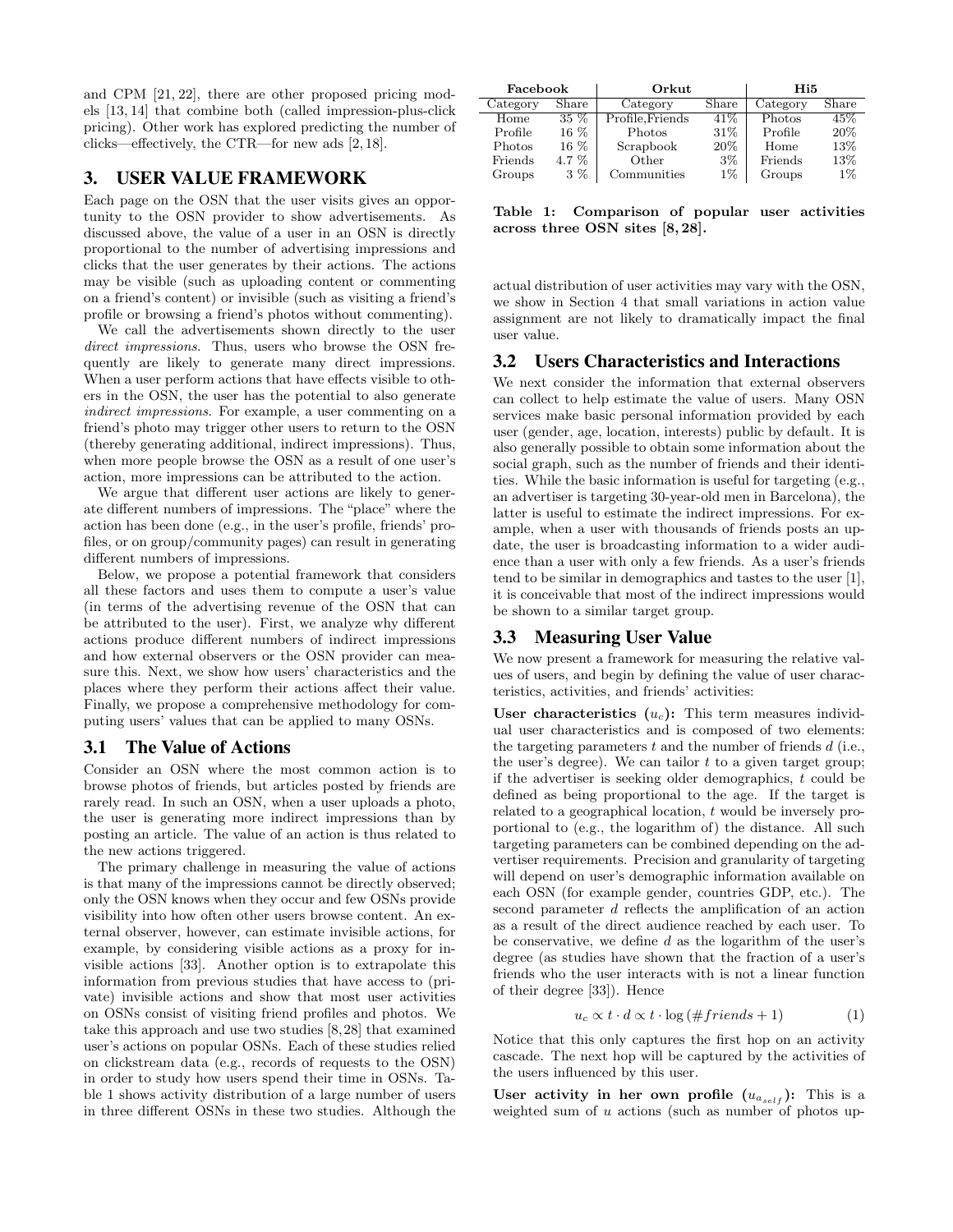loaded, number of articles posted, etc.) done by *u* in her own profile or home page.

$$
u_{a_{self}} \propto \sum_{i} w_i \# action_i \tag{2}
$$

where  $w_i$  is a weight proportional to the action value. Most likely, activities in a user's profile correspond to direct impressions.

**Friends activity in a user's profile**  $(u_{a_{friends}})$ **:** For all the users  $v$  that are friends with  $u$ , we measure their activity in *u*'s profile. Given that each time *v* performs an action in *u*'s profile this information is sent both to *u* and *v* friends by default (this can be changed through privacy settings but is rarely done), we weight all these actions by *v*'s individual characteristics *vc*:

$$
u_{a_{friends}} \propto \sum_{v \in [u]} v_c \sum_i w_i \neq action_i \tag{3}
$$

As discussed earlier, most actions are reactive and thus most of them will correspond to indirect impressions.

User activity in their friends' profiles  $(u_{a_{misitor}})$ : When *u* carried out an action in her friends' profiles:

$$
u_{a_{visitor}} \propto \sum_{v \in |u|} v_c \sum_i w_i \neq action_i \tag{4}
$$

As in the previous case, most of these activities will likely correspond to indirect impressions.

If we are targeting all users in the same way (that is,  $t = 1$ , then the final formula for the  $u_{value}$  is a function of her activity and her friends:

$$
u_{value} \propto (u_{a_{self}} + u_{a_{friends}} + u_{a_{visitor}}) u_c \tag{5}
$$

In Section 5, we analyze the case of the value of different users as per their different interests. Overall, the first weight captures mainly direct impressions while the other two capture mainly indirect impressions.

This simple definition could be extended to include different weights for friends based on tie strength (closer friends are more likely to see our actions and generate more impressions), privacy settings, and "circles" (groups of users see only partial information about our actions depending on our privacy configuration). Groups or community activity could also be included. However, an easy way to add group activity, is to consider the group as a friend, where all the group members would be friends of friends. Then, group activities can be included in the terms  $u_{a_{fr $i}$ <sub>riends</sub> and  $u_{a_{visitor}}$ .$ 

# 4. APPLYING USER VALUE

Having defined a framework for reasoning about the value of users to the OSN, we now apply our model on a real OSN dataset. The goal is to explore how the relative value is distributed by our model across users, and how different strategies to measure invisible actions affect these results.

#### 4.1 Dataset Description

We use a 2009 dataset collected from Facebook covering users in New Orleans [29]. We only consider the 50,564 users with public profiles out of the 90,269 users. As we are interested in classifying users by their interests and demographics, we use only those who share their age and gender, have at least one interest, and have at least one "post" on their wall. Most of the users divulge gender and age but only 23,950 users have at least one interest and an even smaller number (7,054) users have any posts.

#### 4.2 Choosing Weights

Facebook's users can share different types of posts (status updates, posts, URLs, etc.), upload multimedia content (photos, videos), and perform actions within communities (join a group, event, fan page, etc.). To simplify our analysis, we group all these actions in three categories: posts, multimedia, and communities. We need a way to define the weights *w<sup>i</sup>* described in Section 3 for each of these groups. This is difficult because the invisible actions (e.g. watching a video without leaving any comments) are unknown to external observers. Of course, the OSN operator is privy to much more detailed information and could likely derive many of the weights from the traces of user activity. Instead, we rely on externally-visible information in order to estimate the rough values of the weights.

Previous studies (see Table 1) have shown that visiting friend's profiles (corresponding to our "posts" category) is the most frequent activity, followed by browsing photos (multimedia), while group or community actions are infrequent. Although this ordering is consistent among different OSNs, the percentage of time spent in each category varies (e.g people spent 45% browsing photos in Hi5 vs only 16% on Facebook). Thus, we need to study the sensitivity of *uvalue* to different  $w_i$  values. To understand how these weights affect the results, we can check to see if correlation among these three groups of actions is high, indicating that the weights are less important. If user's activities are equally distributed, weights are less important, because the numbers of actions (#*actioni*) will be proportional.

We found a strong correlation between posts and multimedia actions but a lower correlation between multimedia and communities. Users uploading significant multimedia content are thus also creating many "wall posts" but do not necessarily engage in group activities. Thus, we normalize by the three categories of actions and group "home", "profile" and "friends" activities in the posts category; we then assign weights of 0.75 for posts, 0.21 for multimedia, and 0.04 for communities.

# 4.3 Value Distributions

Next, we want to study how value is distributed among users after applying our model and how they are related to user attributes (age, gender, and interests). Our hypothesis is that the number of impressions (i.e. value) generated by each user varies over a wide range. We expect a small fraction of users to create a lot of impressions and many users generating only a handful.

To test our hypothesis, we first compute the value for each user in our dataset. Next, we normalize these values, with 1 being the most valuable user. Not too surprisingly, we found users' value distribution is Zipfian, confirming our hypothesis that a small subset generates most of the impressions.

Next, we identify the high value users. In our experiment, we are considering all the users in our New Orleans dataset as the target group. Thus, *t* in equation 1 does not depend on age, gender or interests and so *u<sup>c</sup>* only depends on the number of friends. We want to compute a generic value that allows us to compare the impressions generated by different demographic groups. For example, do women generate more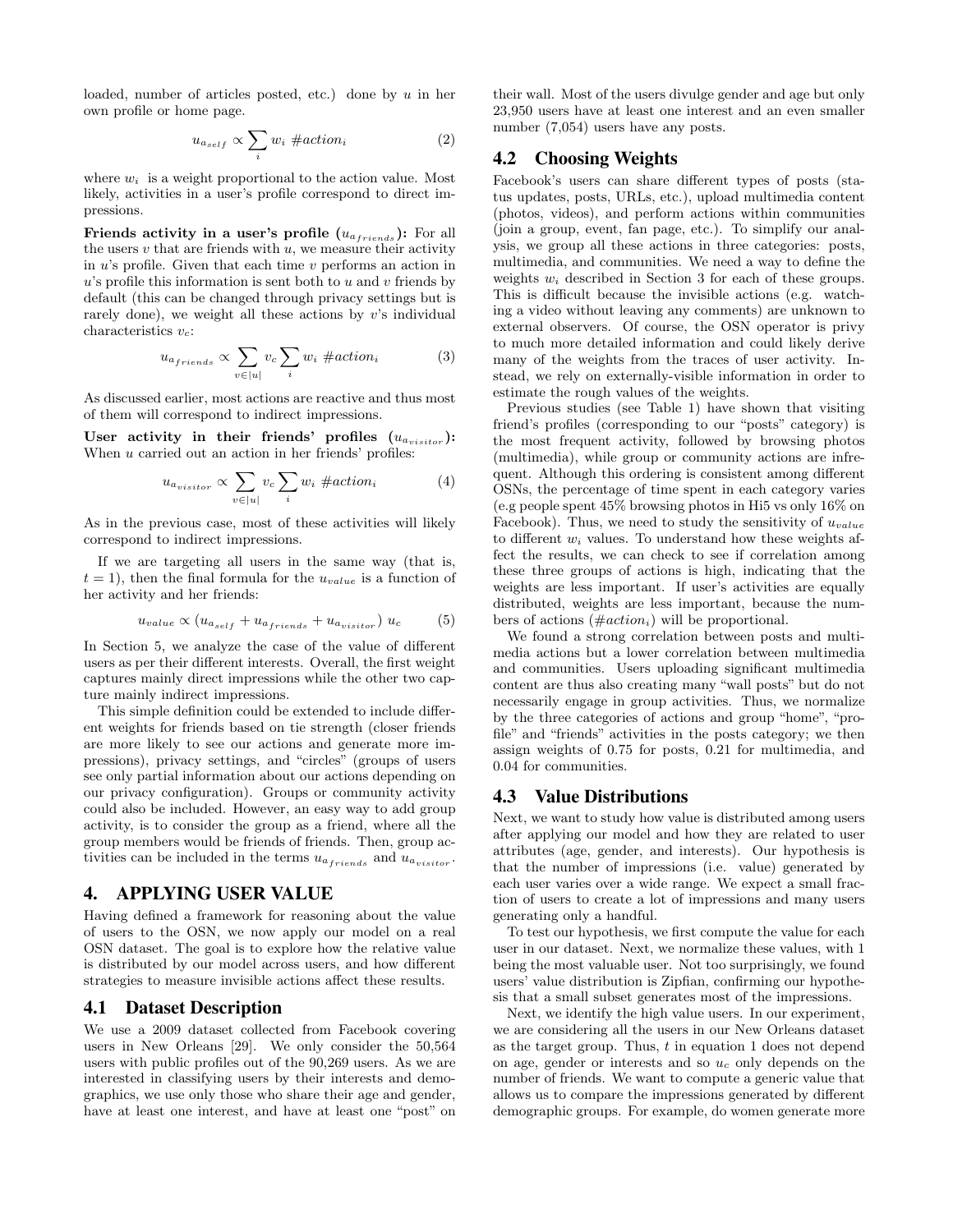

Figure 1: Users' relative value predicted by our model, broken down by age and gender. Younger users appear to be significantly more valuable, largely due to their higher level of activity.

impressions than men? We find that women are more valuable in our model than men, and young people generate more impressions than more mature users (see Figure 1). Given that the difference between the least valuable group (males born after 1959) and the most valuable group (women born between 1989-1991) is less than 10%—with large standard deviation in each group—we can assume that high and low value users are spread across different demographic groups.

A previous study [27] suggests that there is a strong correlation between the number of friends and user activity; users that post/upload more information have more friends. Our experiments show that popular users are more active and valuable (see Figure 2), which is partly a consequence of using friends and activity to compute the user's value. However the correlation is much higher for the activity than for the number of friends; activity produces impressions while the number of friends is only a potential amplifier of activity.

# 5. FROM VALUE TO REVENUE

The model that we have proposed and evaluated so far has considered ad impressions as the metric for valuing users, as OSNs are typically ad-supported. However, we would also like to be able to reason about the actual (monetary) value of each user so that the OSN provider and advertisers can determine which users are profitable. The mechanism we propose here is only one way of doing so; there may be others that are more attractive if additional data is available.

#### 5.1 Using Ad Auction Data

To map user value to revenue we need to translate ad impressions to monetary revenue. An approach that assumes that all ad impressions provide equal revenue is unrealistic as certain user attributes are likely to be much more valuable (i.e., we know that there are certain demographics that are much more valuable to advertisers, and users in different countries are likely to provide significantly different revenue). Fortunately, Facebook provides advertisers with a "suggested bid" [20] for a given set of targeting parameters; this suggested bid is expressed as a range (min, median, and max) over the current bids for the target demographic. Thus, for a given user, we can determine the current revenue



Figure 2: User's value vs. number of friends and activity.

that Facebook receives for each ad impression shown to that user by querying for the suggested bid.

# 5.2 Collecting Data

To demonstrate this approach in practice, we use the same Facebook New Orleans data set from 2009 from Section 3. For each of the users, we extract as many profile attributes as possible, including basic attributes like gender and age, and free-form attributes like user interests. Recall that we only consider users who provided their age, gender, and at least one interest; leaving us with 7,054 users. We map each of the free-form interests to Facebook's "precise interests"; we found a match to a Facebook-supported interest category 60.4% of the time (4,265 users).

We query Facebook's Ads platform for the suggested bid of each of the 4,265 users, using *all* available targeting parameters [20]. For users with multiple interests that we could match, we queried multiple times (once for each interest).

Examining the bid data, we make two interesting observations. First, the distribution is remarkably even, with the CPC of 99% of users' interests ranging between \$0.62 and \$1.53 and the CPM for 99% of users' interests ranging between \$0.07 and \$0.31. This suggests that there are not specific interests that are significantly more highly valued by advertisers than others. Second, we observe that the prices are quite stable over time (see an example in Figure 3), indicating that our methodology is likely to hold over at least short periods of time.

# 5.3 Putting It All Together

We demonstrated in the previous section that a user's value (in terms of ad impressions) can be modeled based on the user's actions. Here we showed that these ad impressions can be translated into actual revenue received by the OSN. Now, we use the New Orleans data set to estimate the potential ad revenues brought in by the different users (i.e., we estimate the value of the users to Facebook). To do so, we first use the model of user value to assign credit for ad impressions to different users. Then, we use the advertising revenue for each user, and translate credit for ad impressions to credit for revenue (basically, using a different *t* per user).

We present the results in Figure 4. Recall that for users with multiple interests, we obtained multiple CPM/CPC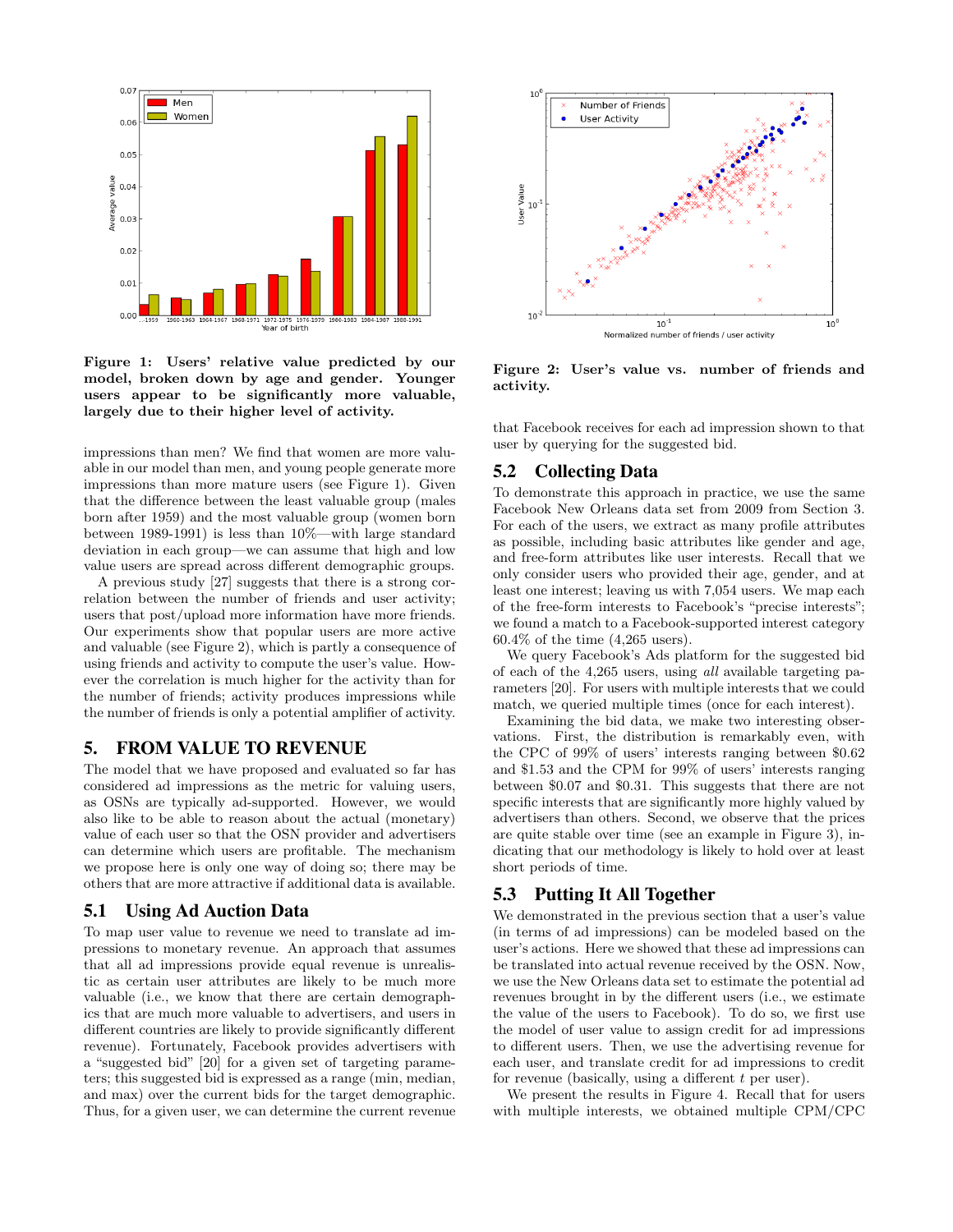

Figure 3: Facebook's suggested CPM bids from one particular set of parameters over three days, showing price stability over time (note *y*-axis in log-scale).

values (one for each interest). We present two separate means of aggregating these values together for such users: (a) we *average* of all of their interest prices together and (b) we *sum* all of their interest prices together (e.g. the overall potential value of a user). Since most users have only one matched interest, the two cases do not differ significantly.

We observe that there is a surprisingly wide variety in the user value to the OSN. For example, there are users who are over 10,000 times more valuable than other users. In fact, over 95% of the users have a value of less than one-tenth of the most valuable users. This result suggests that the value of different users to the OSN is quite different, and that it would be beneficial for both the OSN and advertisers to focus more on these highly valuable users.

#### 6. CONCLUDING DISCUSSION

Popular OSNs provide "free" access to users in return for revenue generated by advertising impressions shown to them. We explored how different classes of actions result in different advertising impression counts and corresponding revenue. Implicitly, our goal was to demonstrate through our model that users on OSNs have an intrinsic value that varies with the extent of their participation on OSNs. Our twostage approach first identifies the actions that are key to generating direct and indirect impressions. We then map these actions to actual revenue, showing the feasibility using real-world data sets. Our model is extensible, applicable to other OSNs and adaptable to alternate revenue mapping.

The results of our initial study are intriguing: a small subset of actions on OSNs are responsible for most of the advertising impressions, and a small fraction of users are key to the overall advertising revenue. Identifying these users can benefit OSNs (who may provide more services for such users), advertisers (who can target the more valuable users directly), and users (who will have understand how their actions are actually valued on OSNs). We can imagine an economic *modus vivendi* where there is an explicit trade between user's actions and profile information and the resulting service from the OSN.

Limitations. Our work has several limitations, starting with the heuristic nature of our proposed model and the assignment of parameters. Both of these are due to limited data availability on the actual views and clicks in the OSN. With better data, we could include additional activities and better parametrize the model. Additionally, validating the



Figure 4: Average and potential (sum) value of users as per their interests and the advertising bids.

proposed model also requires data (such as more detailed breakdowns of the advertising revenue) that is currently in the possession of the OSNs. We leave addressing both of these to future work.

Leveraging user value. While advertisers are clearly interested in the value of users, we believe that it is actually the OSN provider who is best positioned to make direct use of this knowledge. This is due to three reasons: First, the OSN provider is clearly best able to make accurate estimates of user value; the provider observes all user activity, and typically only makes a portion (if any) available to advertisers or other third-parties. Second, the OSN provider is able to encourage "high value" behavior by its users by directly rewarding them or by more prominently featuring the more highly valued friends. By doing this, the OSN increases the value of all users and by proxy the OSN platform itself, and also encourages emulation by other users. Third, the OSN provider is able to charge higher prices for advertising to such users, providing benefits for both advertisers and the provider. Note that users can also benefit by becoming aware of their relative value.

# 7. REFERENCES

- [1] P. Adams. *Grouped: How Small Groups of Friends Are the Key to Influence on the Social Web*. Voices That Matter. Pearson Education, 2011.
- [2] V. Aksakallı. Optimizing direct response in internet display advertising. *Electron. Commer. Rec. Appl.*, 11(3):229–240, May 2012.
- [3] B. Augustin, B. Krishnamurthy and W. Willinger. Ixps: Mapped? In *IMC*, 2009.
- [4] E. Bakshy, J. M. Hofman, W. A. Mason and D. J. Watts. Everyone's an influencer: quantifying influence on twitter. In *WSDM*, 2011.
- [5] E. Bakshy, B. Karrer and L. Adamic. Social influence and the diffusion of user-created content. In *EC*, 2009.
- [6] P. Barford, I. Canadi, D. Krushevskaja, Q. Ma and S. Muthukrishnan. Adscape: Harvesting and analyzing online display ads. In *WWW*, 2014.
- [7] F. Benevenuto, T. Rodrigues, V. Almeida, J. Almeida and M. Gonçalves. Detecting spammers and content